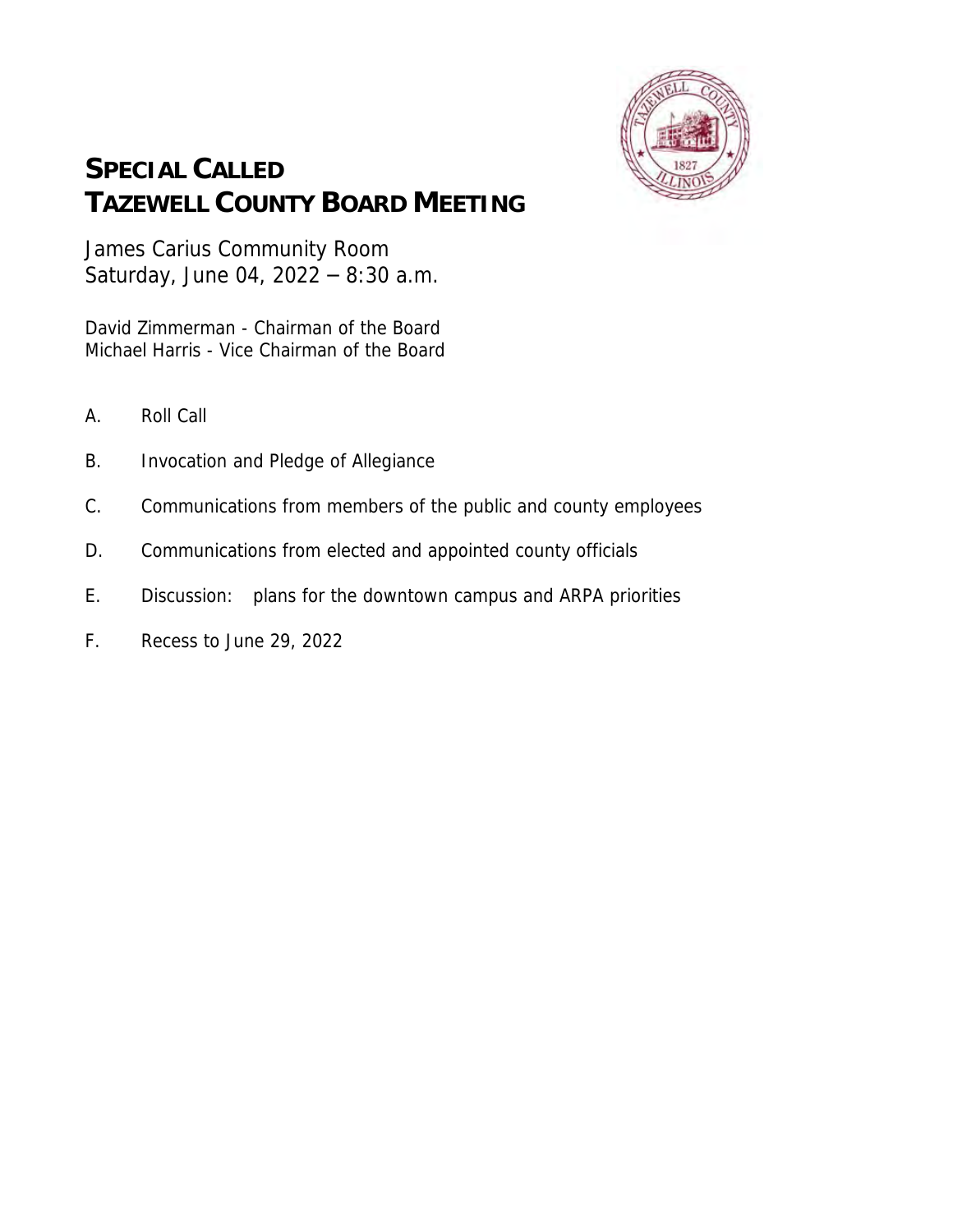

May 31, 2022

Chairman Zimmerman-

The Board of Health has been monitoring the ARPA Committee and Property Committee discussions. Our Board is pleased that the Health Department services and contributions are being recognized and considered for prioritization of the ARPA funds.

Recently, we have been considering our new Community Health Assessment data. This data calls to light several points of importance to consider. The loss of the Dental program has come forward as a gap in access to services. This point is of significance and was pulled out of the Tri-County Assessment as a key concern. Another point identified is the need for continuing support of nutrition in our community. Tazewell Counties rate of overweight/obesity is 64.8%. Fruit and vegetable consumption is at a low mark of 60% eating only 1-2 servings of the recommended 5 per day. Our WIC program is a key support of young families and an evidence-based program teaching young families proper nutrition and providing supports. Both concerns, dental and WIC would be more accessible to the community in Pekin. The Tremont campus creates a barrier to serving those most in need because of the cost for, time and distance to travel to the facility

In looking at the areas of poverty in our community, Pekin area would be a better fit for accessibility. The addition of bus services would help clients from East Peoria and all along Route 29 to access our programs. Currently, there is no bus service to Tremont. In fact, with fewer taxi companies we find ride share drivers agreeing to bring clients to the health department, but they leave and may not return for pick up. This leaves families waiting for someone who can pick them up or arranging for another driver.

Our experience with COVID and the use of a facility in Pekin provided the community tremendous access to our services. There were many comments about glad that you are "in town".

To give a look at numbers of clients we are anticipating serving- TCHD Dental was providing over 14,000 services to 5216 patients per year on average prior to the pandemic.

WIC has an active caseload with benefits of 905 with a potential of at least 385 additional clients that could be receiving benefits. Clinic Services provided an average of 7,615 services to our community looking at the past three year and subtracting COVID immunizations.

The Board of Health is willing to discuss with the County Board our readiness, service potential and vision of services at any time. Please feel free to reach out to me by email or my cell 309-635-5621

Thank you for your consideration.

Sincerely

bi Mullis



HEALTH DEA **MEALTH ACCREDI** 

21306 Illinois Route 9 Tremont, IL. 61568 309.925.5511 ph 309.925.4381 fax www.tazewellhealth.org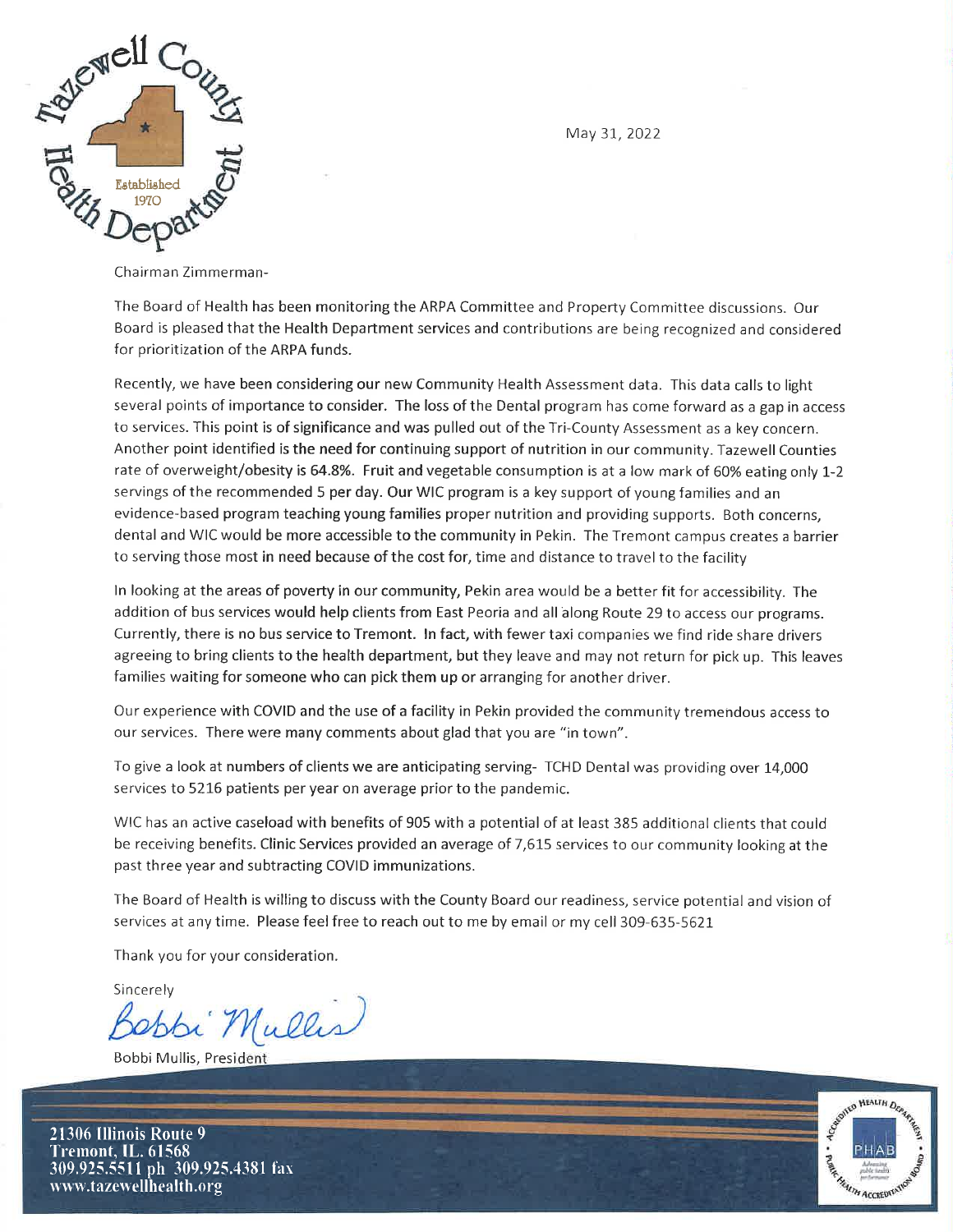# Proposal for ARPA  **Tazewell County Health Department**



Original 5/25/21 Modified 6/6/21



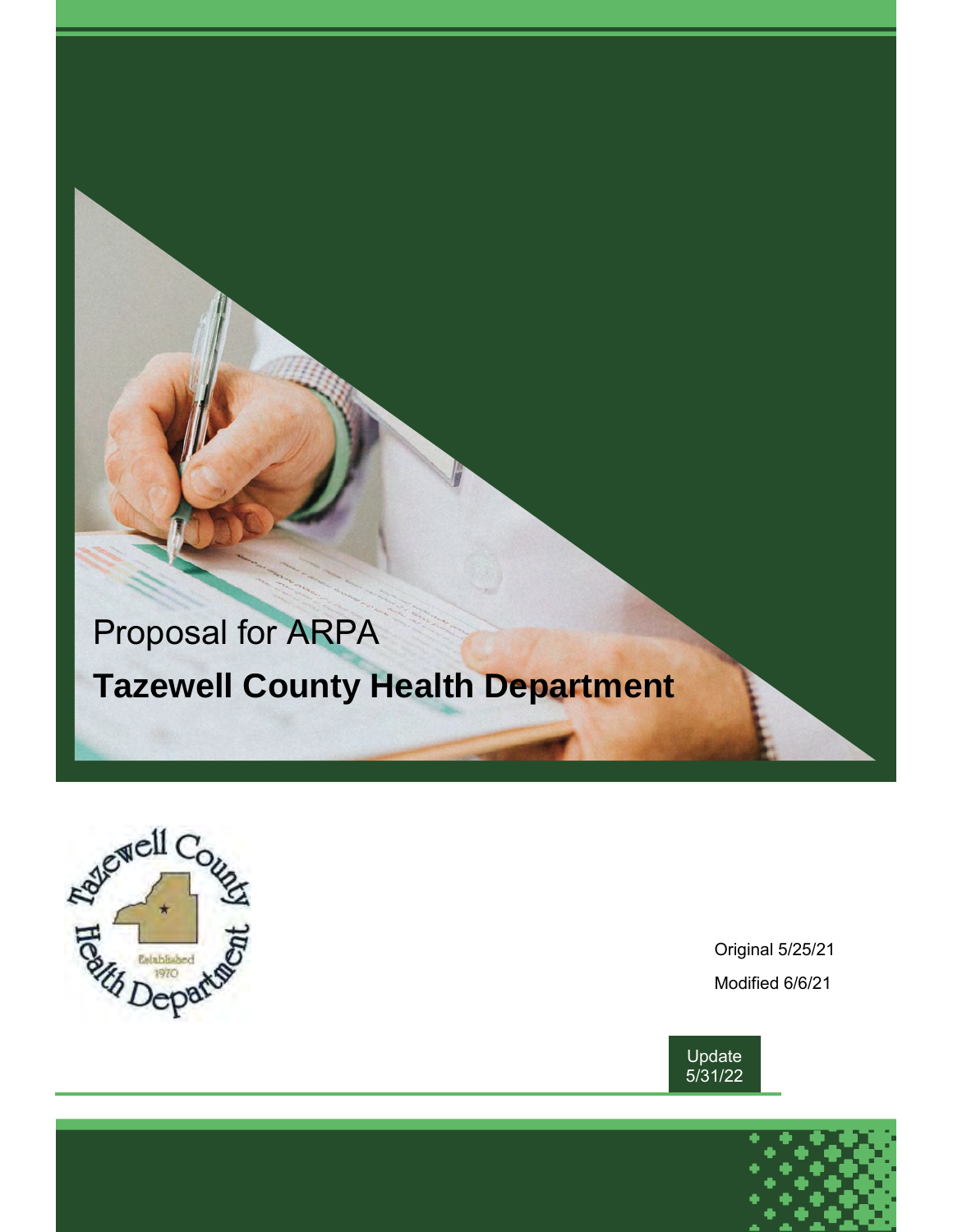#### **USES OF ARPA FUNDING**

Recipients may use Coronavirus State and Local Fiscal Recovery Funds to:

Support public health expenditures, by funding COVID-19 mitigation efforts, medical expenses, behavioral healthcare, and certain public health and safety staff.

Address negative economic impacts caused by the public health emergency, including economic harms to workers, households, small businesses, impacted industries, and the public sector.

Replace lost public sector revenue, using this funding to provide government services to the extent of the reduction in revenue experienced due to the pandemic

Provide premium pay for essential workers, offering additional support to those who have borne and will bear the greatest health risks because of their service in critical infrastructure sectors; and,

Invest in water, sewer, and broadband infrastructure, making necessary investments to improve access to clean drinking water, support vital wastewater and stormwater infrastructure, and to expand access to broadband internet.

**Reference:** https://home.treasury.gov/system/files/136/SLFRP-Fact-Sheet-FINAL1- 508A.pdf

#### **Request for Assistance**

Tazewell County Health Department is providing this document as a request for dollars to assist with public health needs as a result of COVID and needs that have been identified through community health assessment, strategic planning, and national research into COVID recovery, which have been impacted by COVID.

Part 1 Service Improvement – This section outlines a request for assistance to reinstate dental services and move current WIC and clinic services into the population center of the county to better serve our citizens.

Part 2 Community Health Improvement –This section outlines specific needs identified to assist our citizens with health issues of concern as identified in our Community Health Assessment and Strategic Plan.

Each part has a specific ask identified that will help us to impact change.

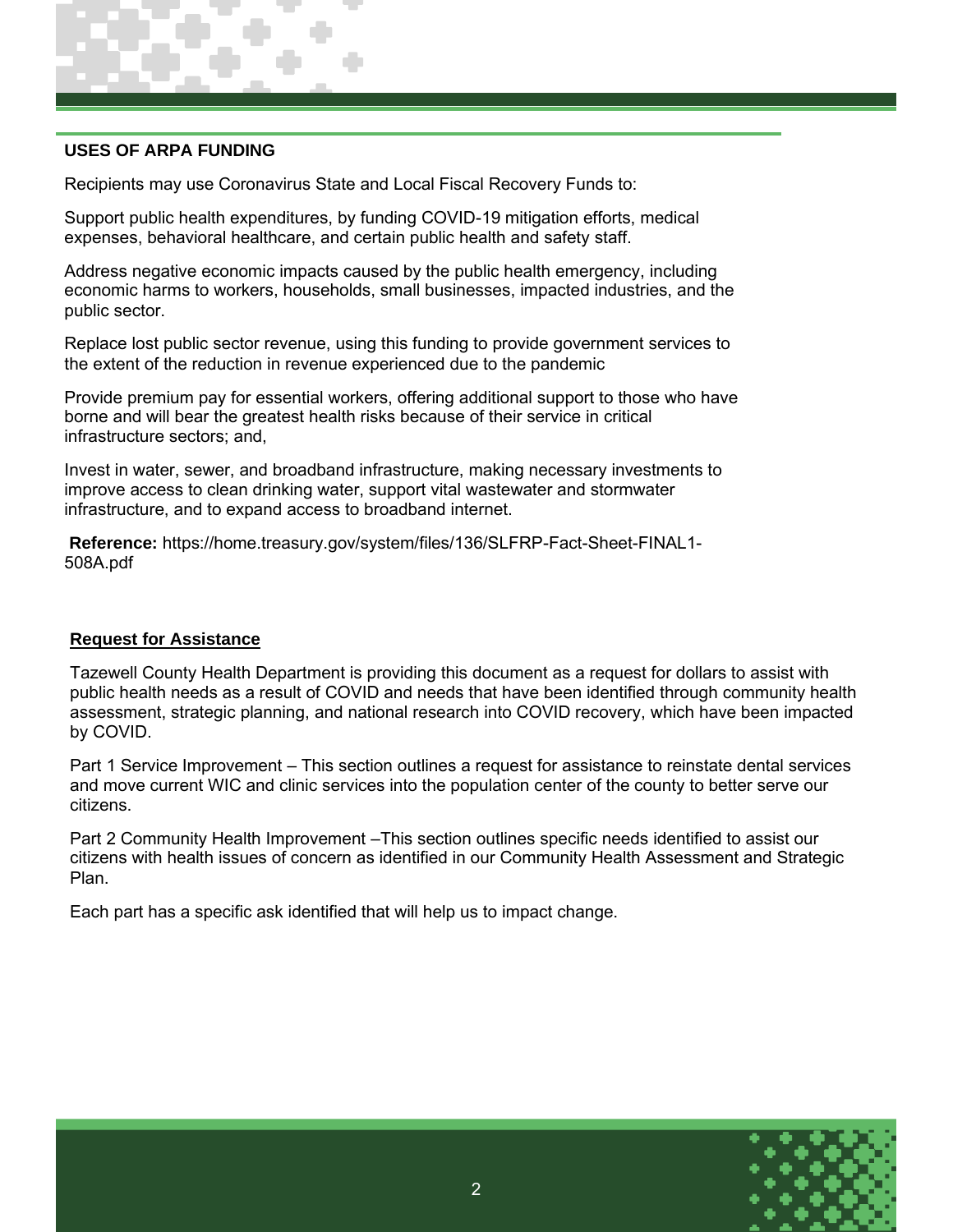### **1. Service Improvement**



☐ **Dental Services-** Dental Services for those who are uninsured or who use a state sponsored insurance is very difficult to obtain. The pandemic hit at a time in the Tazewell County Health Departments Dental program history where service provision being uncertain, and the historic financial loss of the dental division combined and led to the decision to close the dental center in May of 2020. Since the time of the closure, several agencies and boards have reached back to TCHD to reconsider the closure because of lack of available care. The Board of Health has discussed and would like to see the service reopened. A permanent location that has less overhead is the only potential solution to financial concerns that would make bringing the dental center back feasible.

On our recent, fall of 2021 Community Health Status Assessment, Dental Services in Tazewell County was identified as now as a service gap. We believe this is from the loss of the TCHD Dental Center in 2020.

The reopening of TCHD Dental Center could not occur in the current clinic space in the Tremont Campus Buildings.

TCHD Dental was providing over 14,000 services to 5216 patients per year on average prior to the pandemic. These patients are not able to access traditional dentists as most will not accept public insurance or payment plans.

□ Need to bring services closer to the target population/ center- A building that is more accessible and closer to the population center is needed. The current TCHD location in Tremont is not ideal for anyone with gaps in transportation and limits their ability to seek services for themselves and their families.

A building in the population center that meets the space requirements and is accessible to public transportation would make clinical services more accessible to the community than is possible at our Tremont location.

WIC has an active caseload with benefits for 905 families with a potential of at least 385 additional clients that could be receiving benefits.

Clinic Services provided an average of 7,615 services to our community looking at the past three year and subtracting COVID immunizations.

A location in the population center would enable both WIC and Clinic Services to expand for our vulnerable populations and be more accessible for many families to access immunizations and nutrition support.

Dental services could be co-located out of this address with Clinic Services and WIC.

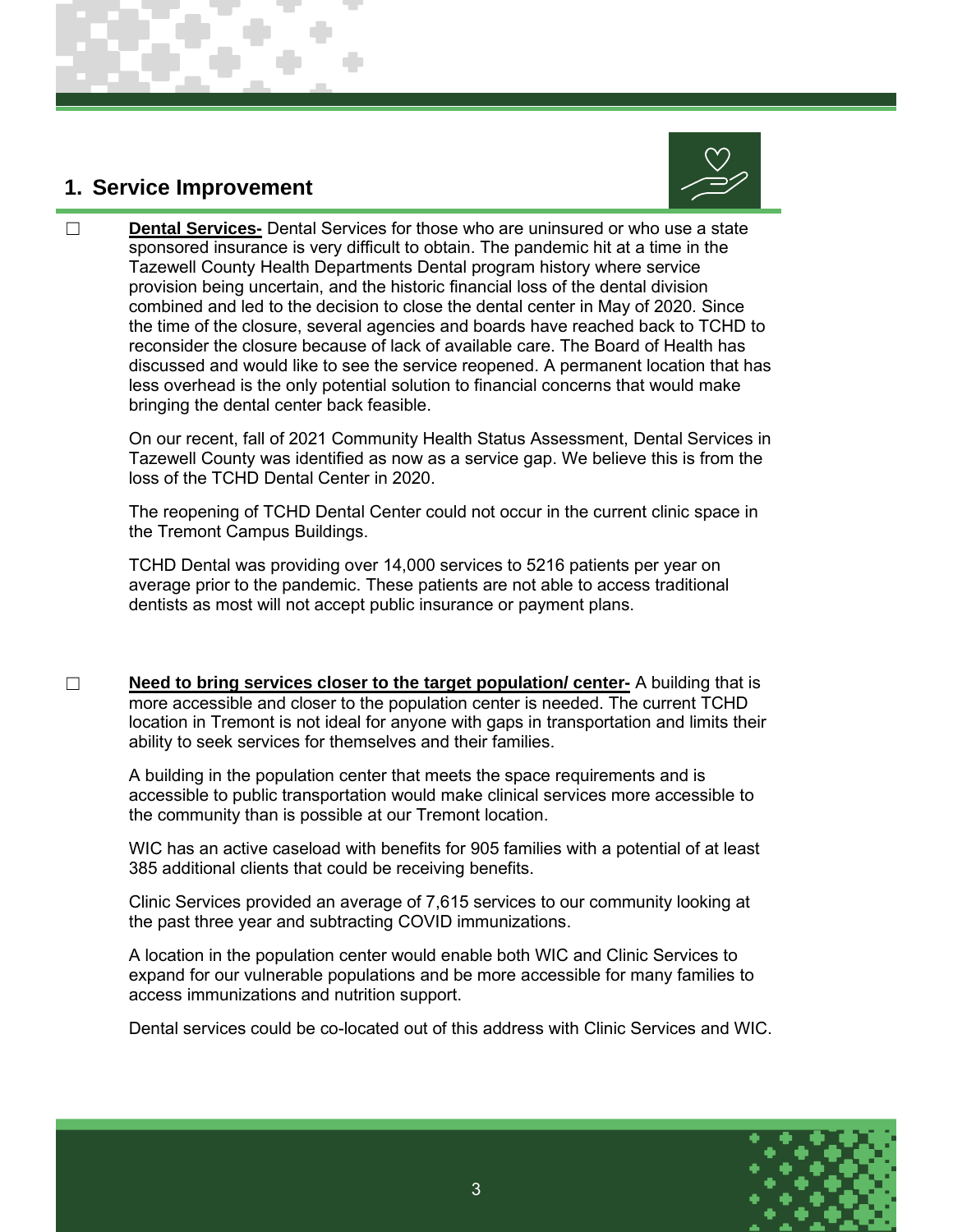#### **Asking for:**

Purchase of space in Pekin that would house Clinic services, WIC, and Dental programs

Remodel of the property to be up to current codes and service needs

Located close to a bus stop

Adequate parking for a surge in services

Unknown Cost at this time.

#### **Directors of Birth to 5 and Clinic Services provide their top reasons for these services to move to Pekin:**

WIC (Women, Infants, and Children) services:

Transportation. In the last WIC participant survey for Tazewell County, 23% of the clients surveyed indicated that transportation is a barrier to keeping appointments. Currently there is no public transportation available to TCHD. Being within the city of Pekin with the availability of public transportation could reduce this barrier to services.

Birth Outcomes. TCHD was awarded the Better Birth Outcomes (BBO) grant due to a high number of poor birth outcomes in the cities of Pekin and Washington. Being in proximity to these pregnant women to provide services will increase their access to our services, providing education and resources to help insure a positive birth outcome. The following information is from an article in the Journal of the American Medical Association (JAMA) titled Association of Special Supplemental Nutrition Program for Women, Infants and Children (WIC) with Preterm Birth and Infant Mortality:

*Three central findings emerged from this national cohort study of prenatal WIC participation. First, the proportion of low-income expectant mothers (i.e., covered by Medicaid) who also received WIC benefits decreased substantially over time. Second, receipt of WIC benefits during pregnancy was associated with reduced odds of preterm birth and infant mortality. Third, the magnitude of these associations was approximately equal among low-income non-Hispanic black, Hispanic, and non-Hispanic white women.*

*These findings are consistent with those of a large body of research that found participation in the WIC program was associated with improved birth outcomes.[5,](https://jamanetwork.com/journals/jamanetworkopen/fullarticle/2756257#zoi190633r5)[25-28](https://jamanetwork.com/journals/jamanetworkopen/fullarticle/2756257#zoi190633r25) This study adds to the existing literature by providing a contemporary estimate of the associations between WIC and preterm birth and between WIC and infant mortality.*

*Participation in WIC may lower the likelihood of preterm birth and reduce gestational age– specific infant mortality through several possible biological mechanisms. First, the food supplementation enabled by WIC participation is associated with higher overall and proteinspecific caloric intake, both of which are associated with improved fetal growth and increased birth weight.[29,](https://jamanetwork.com/journals/jamanetworkopen/fullarticle/2756257#zoi190633r29)[30](https://jamanetwork.com/journals/jamanetworkopen/fullarticle/2756257#zoi190633r30) Second, WIC participation during pregnancy is associated with increased vitamin D intake, which may lower the risk of pregnancy-induced hypertension and preeclampsia (a major cause of fetal mortality).[28,](https://jamanetwork.com/journals/jamanetworkopen/fullarticle/2756257#zoi190633r28)[31](https://jamanetwork.com/journals/jamanetworkopen/fullarticle/2756257#zoi190633r31) Similarly, WIC participation during pregnancy is associated with greater maternal iron intake, which may increase birth weight for gestational age.[28,](https://jamanetwork.com/journals/jamanetworkopen/fullarticle/2756257#zoi190633r28)[32](https://jamanetwork.com/journals/jamanetworkopen/fullarticle/2756257#zoi190633r32) Third, the WIC program encourages breastfeeding by providing* 

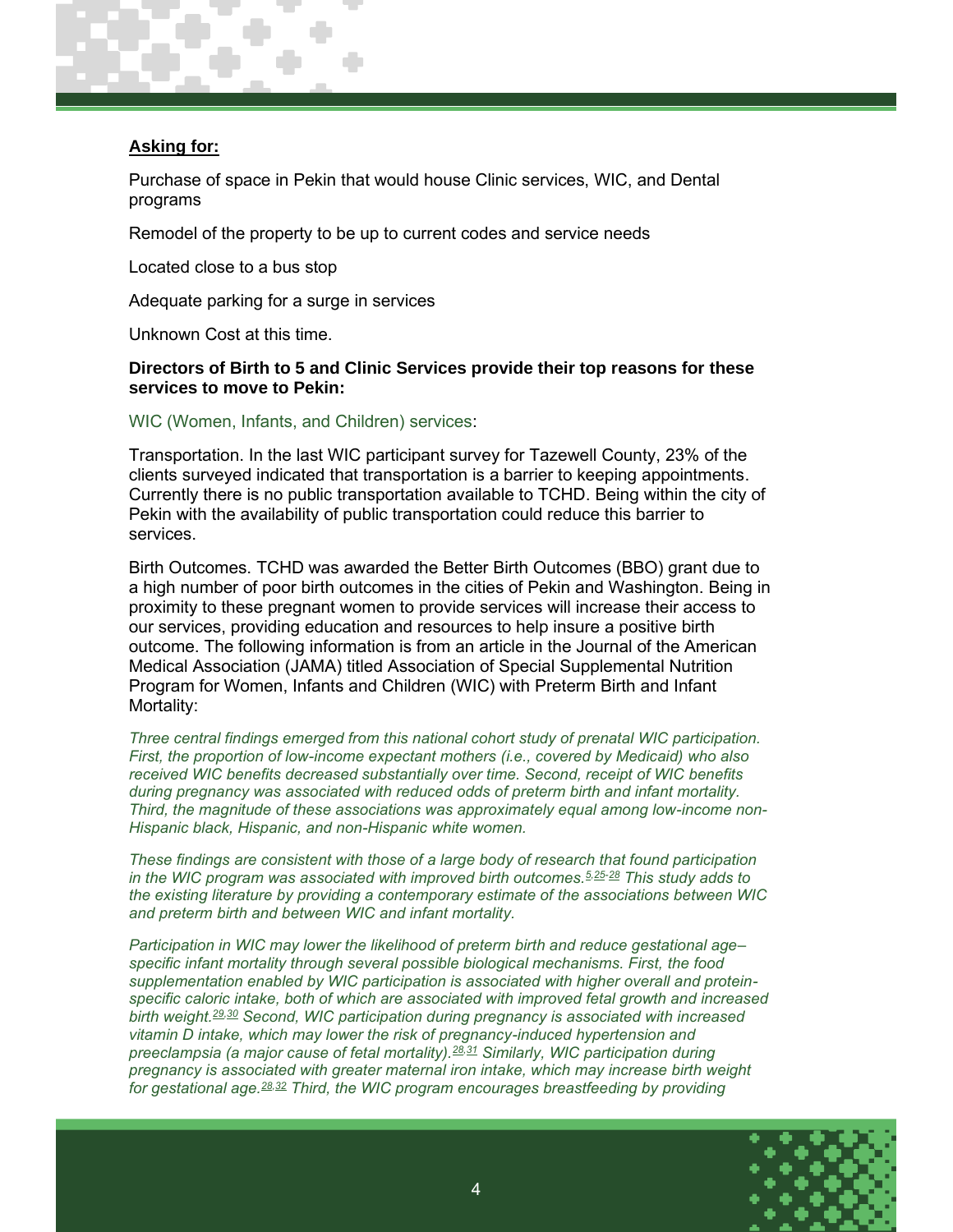*guidance, counseling, and breast pumps.[33](https://jamanetwork.com/journals/jamanetworkopen/fullarticle/2756257#zoi190633r33) Breastfeeding is associated with reduced risk of post neonatal death (death between 28 days and 1 year after birth).[34](https://jamanetwork.com/journals/jamanetworkopen/fullarticle/2756257#zoi190633r34)*

*This study reaches substantively different conclusions from those of several studies that*  found no or little association between WIC benefits and key birth outcomes. For example, *Foster et al[13](https://jamanetwork.com/journals/jamanetworkopen/fullarticle/2756257#zoi190633r13) assessed the association between WIC participation and 6 birth outcomes (e.g., preterm birth) and found no significant implications of the WIC program. However, assessment of WIC participation was based on maternal recall; for some participants, pregnancy occurred years or decades before they were surveyed. The present study was based on maternal recall of WIC participation at the time of delivery and was likely subject to less recall bias. Joyce et al[12](https://jamanetwork.com/journals/jamanetworkopen/fullarticle/2756257#zoi190633r12) noted that gestational age bias could have led to overestimated associations between WIC and birth outcomes. We accounted for gestational age bias and found reduced odds of infant mortality within each gestational age category.*

Population. Currently, we have 553 active participants in the WIC program that reside in the 61554-zip code. We know that WIC currently has approximately a 55% coverage rate in Illinois, leaving many eligible families underserved. By reducing the transportation barrier to receive our services, along with increasing our visibility in the community, we hope to increase that coverage rate, resulting in healthier children and families, better birth outcomes and increasing food security.

#### Dental Services:

Access to dental care for Tazewell and Woodford County residents remains very difficult, and our pediatric population is especially impacted by the lack of providers that accept Medicaid insurance. In the school year 2021-2022, an independent inschool dental care provider assessed the oral health of 1,213 students in Tazewell County. A total of 38% (465) of the children assessed were found to have Oral Health Assessment (OHA) ratings of 2 or 3. A rating of 2 indicates the presence of decayed teeth that need either fillings or crowns. A rating of 3 indicates advanced dental disease including signs or symptoms of pain, infection, exposed nerves, or swollen/bleeding gums.

A focused report showing the OHA ratings of the children in Pekin School District 108 (Kindergarten through  $8<sup>th</sup>$  grade) shows a total of 42% of children with an OHA rating of 2 or 3.

The in-school provider has historically been able to provide some basic services (fluoride treatment, dental sealants) during the assessment process; however, due to an elimination of grant funding for services, only exams will be provided in the next school year.

#### Clinic:

TCHD's Clinic Services are preventive care and early detection services. We provide cancer screenings, well-baby checks, vaccinations, bloodwork, TB testing and treatment, physical exams, STI testing and treatment, and women's health exams. These services prevent the onset of illness, as well as provide early detection of conditions.

The location of the Tremont clinic remains a barrier for many in the county. A downtown Pekin clinic location would enable TCHD to see community members who

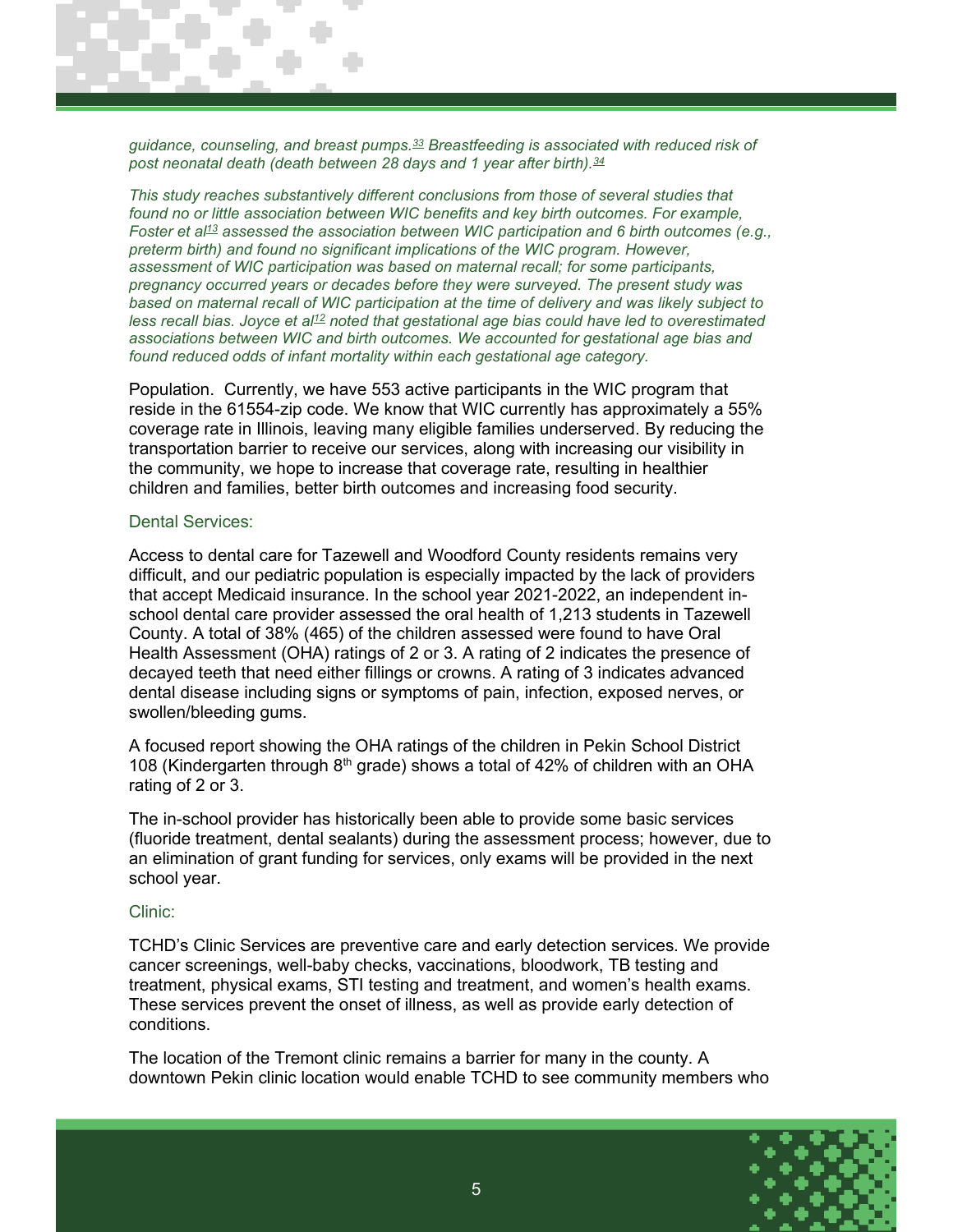rely on public transportation, as well as those in the nearby area who typically do not have access to preventive care services due to a lack of insurance, transportation, or essential resources. Relocation would allow us to not only provide current preventive care and early detection services to a vulnerable population, but to expand services as additional needs are recognized.

#### Dental and Clinic:

Better access to both Clinic and Dental services through relocation to the downtown Pekin area would potentially offset some of the burden of unnecessary Emergency Room visits, especially for STIs and dental emergencies. The location would also enable TCHD to provide STI testing and treatment to those previously served at the Pekin Planned Parenthood location (now closed).

Appendix A: Map of WIC eligible population. The area in pink depicts where the highest number of WIC eligible participants live. Pekin is the highest with 553 eligible. Public bus transportation would be an option for many that live within this densely populated area.

Appendix B: Families with income under \$50K per year could be eligible for WIC services depending on their household size. These graphs show that there could be a large number of families that are not currently being served by WIC that would be eligible.

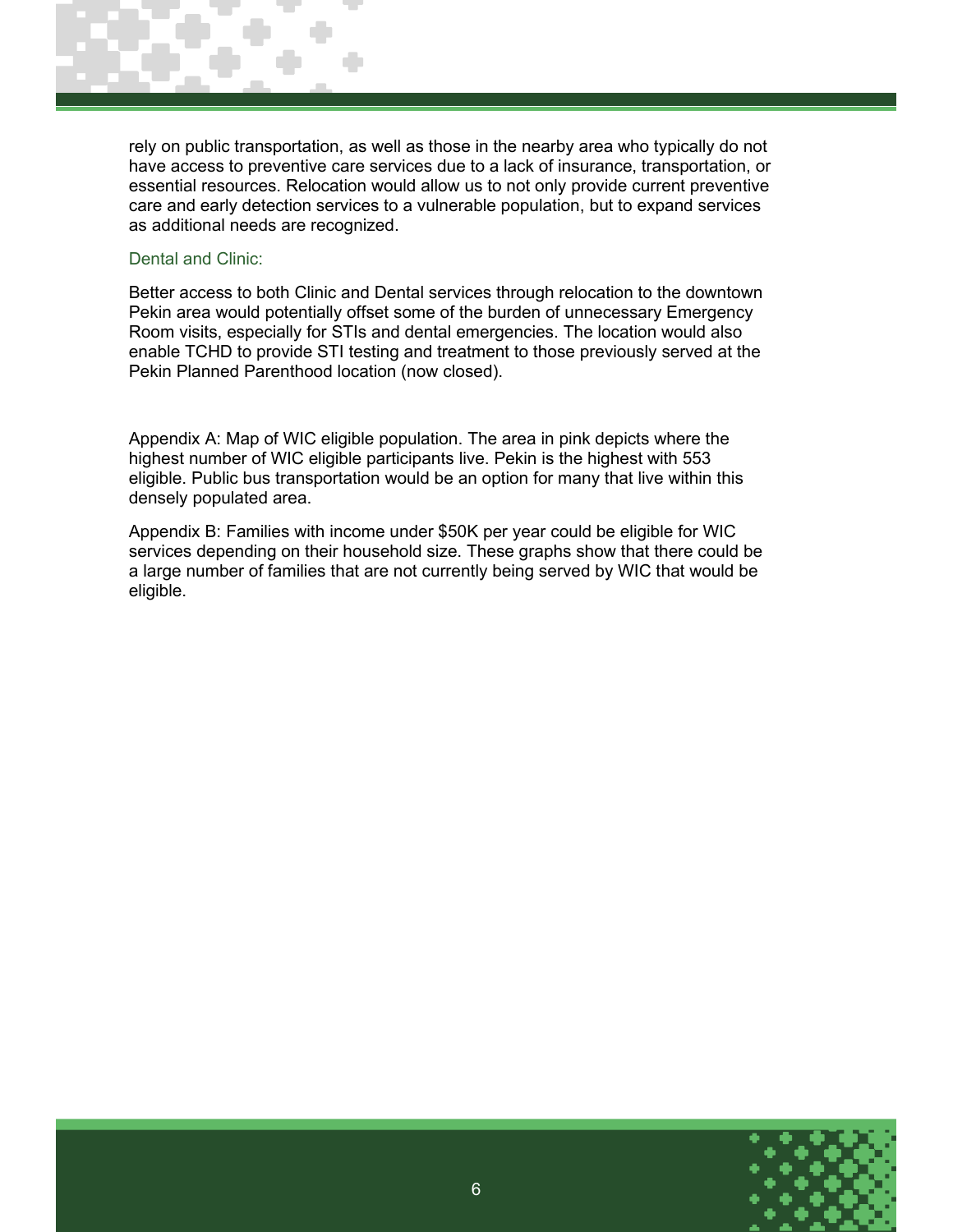## **2. Community Health Improvement**





☐ **Mental Health-** This area will be one that needs additional support and work following the pandemic and is currently one of our community health priorities. Suicide, Poor Mental Health Days and Days of Frequent Mental Distress are Higher in Tazewell County in all areas than our state averages. The effects of the past year will likely increase these percentages in the wrong direction in even greater rates. Mental Health was chosen on 5.24.22 at the number one health need in the Tri County Community Health Needs Assessment

#### **Asking for:**

A planner/ health educator who could build opportunities for collaboration and alignment of work in our county among organizations and citizens. \$80,000/ per year for 4 years. Includes- Salary, benefits, and outreach dollars.

☐ **Surveillance-** An additional Data Analyst on staff who could work on surveillance projects, data management and reporting. As we have learned with COVID numbers and the ability to accurately calculate, display and explain in a timely fashion is critical in navigating an outbreak. Ongoing monitoring of emerging health issues and local data reporting have become expected of Local Health Departments

#### **Asking for:**

A Data Analyst with a background in data management, surveying, database, web content development and training. This position would be able to establish processes and protocols for ongoing data management, screening, surveying, and surveillance. Would work with Epidemiologist as a team. \$74,000 for 4 years. Includes Salary, benefits, and software costs.

□ **Food Insecurity-** Food has been one of the most requested resources during the COVID event of families in distress. Tazewell County Health Department has been partnering to provide mobile pop-up pantries that can help to distribute food all around the county. Pop-up events occurred in Creve Coeur, Washington, Minier, Delavan and Pekin. The ability to get the food delivered from one the food banks cause an additional stress to their operations. Additionally, we have worked to build a Good Food Recovery program where local food drives and donor garden partners collect fresh produce for Food Pantries. Last year over 22,000 lbs. of produce was moved. This year's goal is 30,000 Ibs. TCHD has been the mechanism for this delivery. Appendix C highlights this need.

#### **Asking for:**

Dollars for a refrigerated van than can keep dairy, lean meat, and produce cold for transport and distribution. Cost estimate for a refrigerated van is \$35,000.

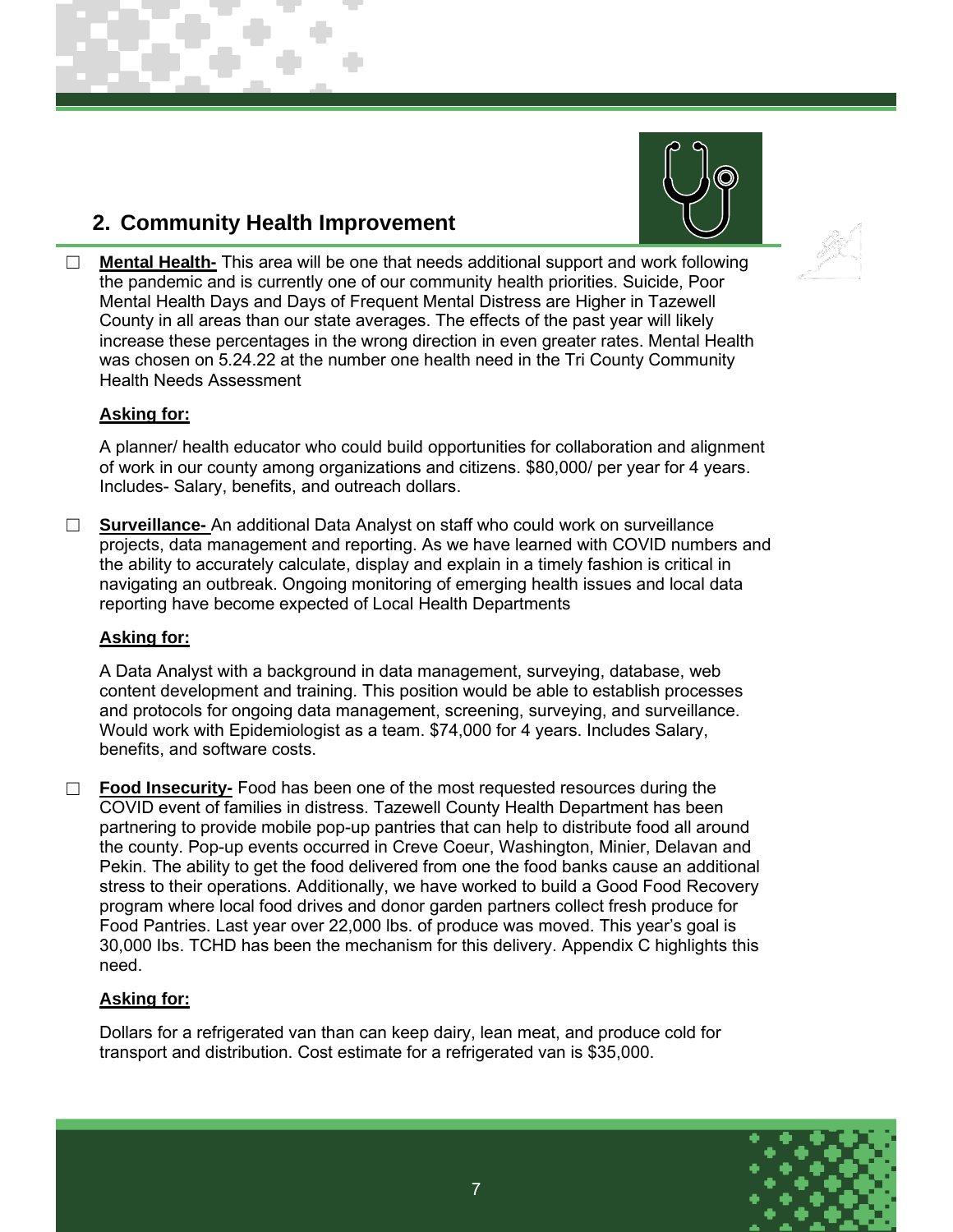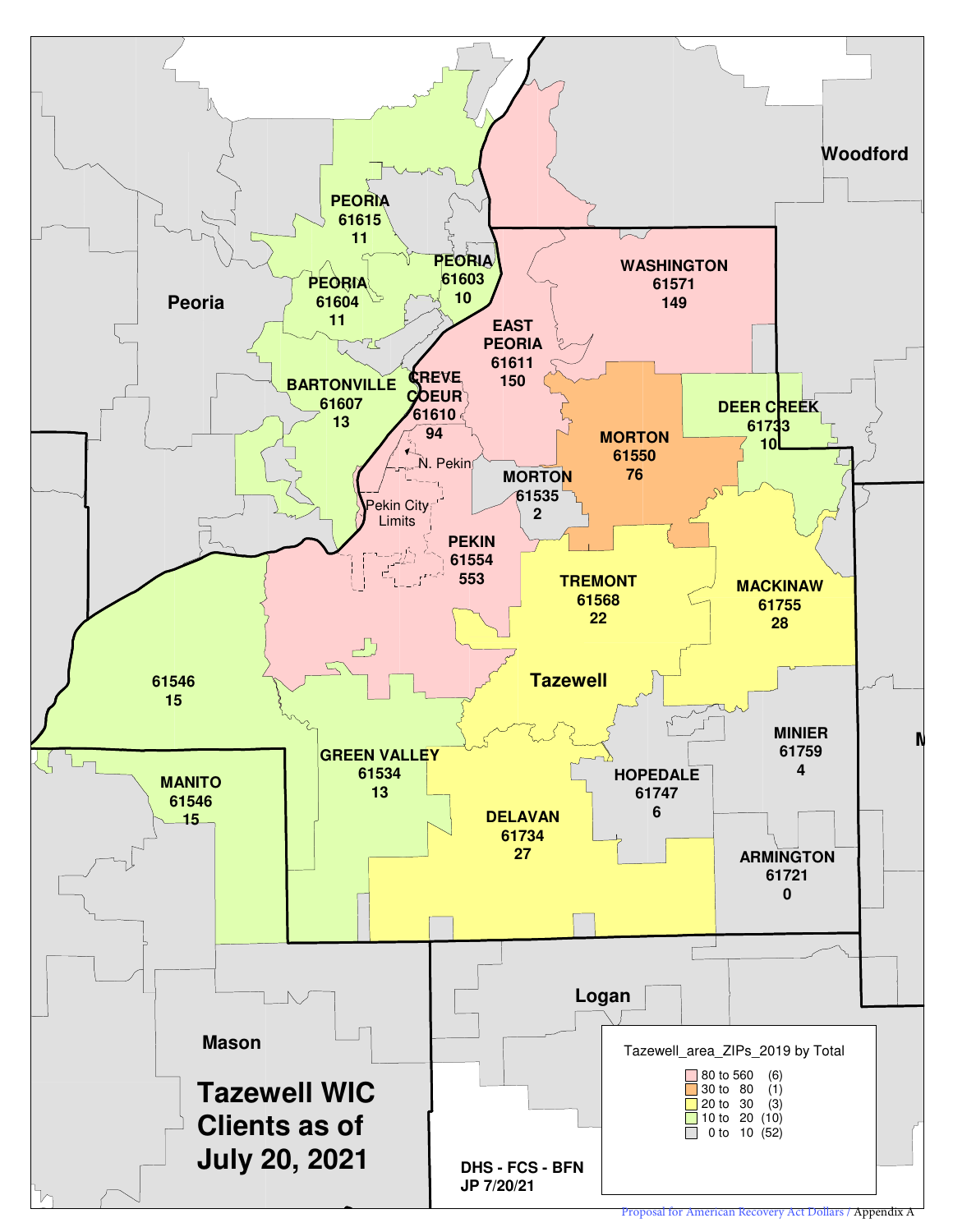| <b>Area</b>         | <b>Graph</b><br># | <b>Zip Code</b> | <b>Income</b><br><b>Under</b><br>\$50K Per<br>Year | $%$ in<br><b>Poverty</b> |
|---------------------|-------------------|-----------------|----------------------------------------------------|--------------------------|
| <b>Green Valley</b> | $\mathbf{1}$      | 61534           | 37.4%                                              | 3.6%                     |
| Delavan             | $\overline{2}$    | 61734           | 44.9%                                              | 5.2%                     |
| Groveland           | 3                 | 61535           | 27.2%                                              | 5.5%                     |
| Tremont             | 4                 | 61568           | 35.10%                                             | 4.9%                     |
| Armington           | 5                 | 61721           | 46.1%                                              | 6.0%                     |
| Washington          | 6                 | 61571           | 38.3%                                              | 3.6%                     |
| Hopedale            | 7                 | 61747           | 41.0%                                              | 4.1%                     |
| Morton              | 8                 | 61550           | 34.2%                                              | 4.6%                     |
| <b>Creve Coeur</b>  | 9                 | 61610           | 53.3%                                              | 10.3%                    |
| Mackinaw            | 10                | 61755           | 34.3%                                              | 4.4%                     |
| East Peoria         | 11                | 61611           | 44.3%                                              | 7.9%                     |
| Minier              | 12                | 61759           | 47.4%                                              | 4.3%                     |
| Pekin               | 13                | 61554           | 49.7%                                              | 14.9%                    |

Income Under \$50K per year is included as depending on household size, they could be eligible for WIC services.



Data for % in Poverty for 61611, 61610, 61550, 61571, 61554 https://www.census.gov

Data for % in Poverty for ALL OTHER zip codes

<https://www.unitedstateszipcodes.org/>

Used the # for household income <\$25,000/population \* 100 = % in poverty